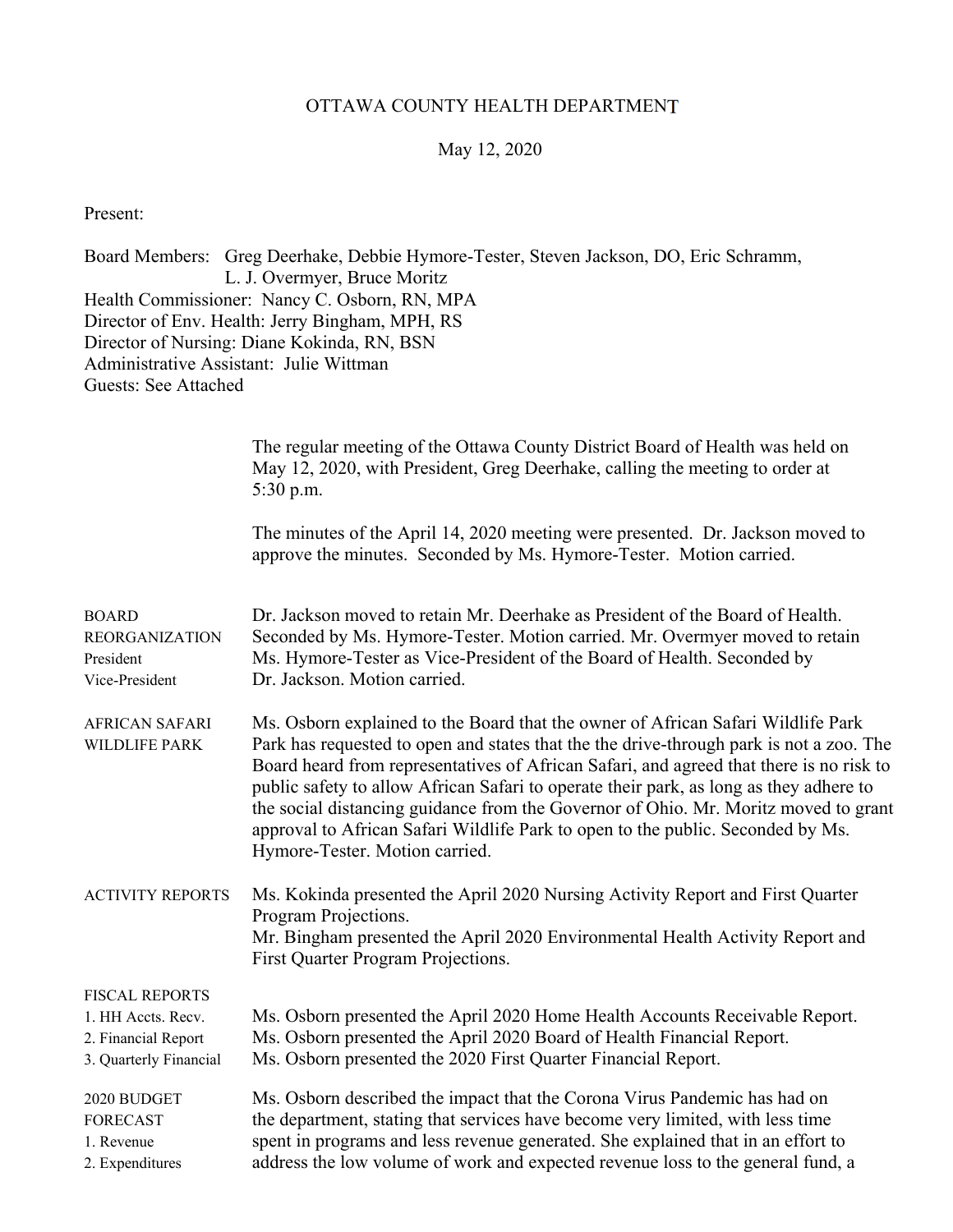|                                               | 3. Modified Work Week Modified Work Week will be instituted for affected individuals, beginning with the<br>Public Health Aides.                                                                                                                                                                                                                                                                       |  |  |  |
|-----------------------------------------------|--------------------------------------------------------------------------------------------------------------------------------------------------------------------------------------------------------------------------------------------------------------------------------------------------------------------------------------------------------------------------------------------------------|--|--|--|
| <b>COVID QUARANTINE</b><br>PROPOSAL 3707.4    | Ms. Osborn explained that the Ohio Department of Health has stated that this<br>quarantine proposal, which was presented by the Ottawa County Prosecutor, is not<br>possible to enforce.                                                                                                                                                                                                               |  |  |  |
| <b>COVID-19 REPORT</b><br>1. Massage Parlors  | Ms. Osborn informed the Board that massage therapists providing a personal service<br>are not yet authorized to open, however, if the therapy is part of a health care<br>treatment plan (part of the health care industry), they are able to practice.                                                                                                                                                |  |  |  |
| Food Service                                  | Mr. Bingham provided clarification on the safe restart requirements for food service<br>operations, explaining the 6-foot distance requirement and the use of barriers for high<br>back booths. He stated that the new guidelines will be posted on the health<br>department's website within the next day.                                                                                            |  |  |  |
| 2. Contact Tracing                            | Ms. Osborn explained contact tracing responsibilities required by local health<br>departments and stated that the Ohio Department of Health will be providing funding<br>for this activity with details being provided at a later date.                                                                                                                                                                |  |  |  |
| <b>GRANTS /</b><br><b>CONTRACTS</b>           | Ms. Osborn reported on the following grants/contracts:                                                                                                                                                                                                                                                                                                                                                 |  |  |  |
| 1.2021 WIC                                    | Requested authorization to reapply to ODH for the 2021 WIC Grant for<br>approximately \$120,000. Mr. Overmyer moved to authorize Ms. Osborn to reapply<br>for the 2021 WIC Grant. Seconded by Ms. Hymore-Tester. Motion carried.                                                                                                                                                                       |  |  |  |
| 2. COVID-19 State<br>Subsidy                  | The health department has received the COVID-19 State Subsidy from ODH in the<br>amount of \$5,000.                                                                                                                                                                                                                                                                                                    |  |  |  |
| 3. COVID-19 NOA                               | The health department has received a Notice of Award from ODH for \$52,000<br>additional funds for COVID-19 response.                                                                                                                                                                                                                                                                                  |  |  |  |
| 4. COVID-19 (CT-20)<br><b>Contact Tracing</b> | The amount of funding for contact tracing from ODH has not yet been announced.                                                                                                                                                                                                                                                                                                                         |  |  |  |
| <b>MEETINGS</b>                               | There are no meetings scheduled for May 2020, due to the COVID-19 Pandemic.                                                                                                                                                                                                                                                                                                                            |  |  |  |
| <b>BILL APPROVALS</b>                         | Ms. Hymore-Tester moved to pay the bills. (Attached) Seconded by Dr. Jackson.<br>Motion carried.                                                                                                                                                                                                                                                                                                       |  |  |  |
|                                               | Ms. Hymore-Tester moved to enter into Executive Session for personnel matters to<br>consider the appointment, employment, dismissal, discipline, promotion, demotion, or<br>compensation of a public employee or official. Seconded by Dr. Jackson. Roll call<br>vote: Mr. Deerhake-yes, Ms. Hymore-Tester-yes, Dr. Jackson-yes, Mr. Schramm-yes,<br>Mr. Overmyer-yes, Mr. Moritz-yes. Motion carried. |  |  |  |
|                                               | Ms. Hymore-Tester moved to enter into open session. Seconded by Mr. Schramm.<br>Motion carried.                                                                                                                                                                                                                                                                                                        |  |  |  |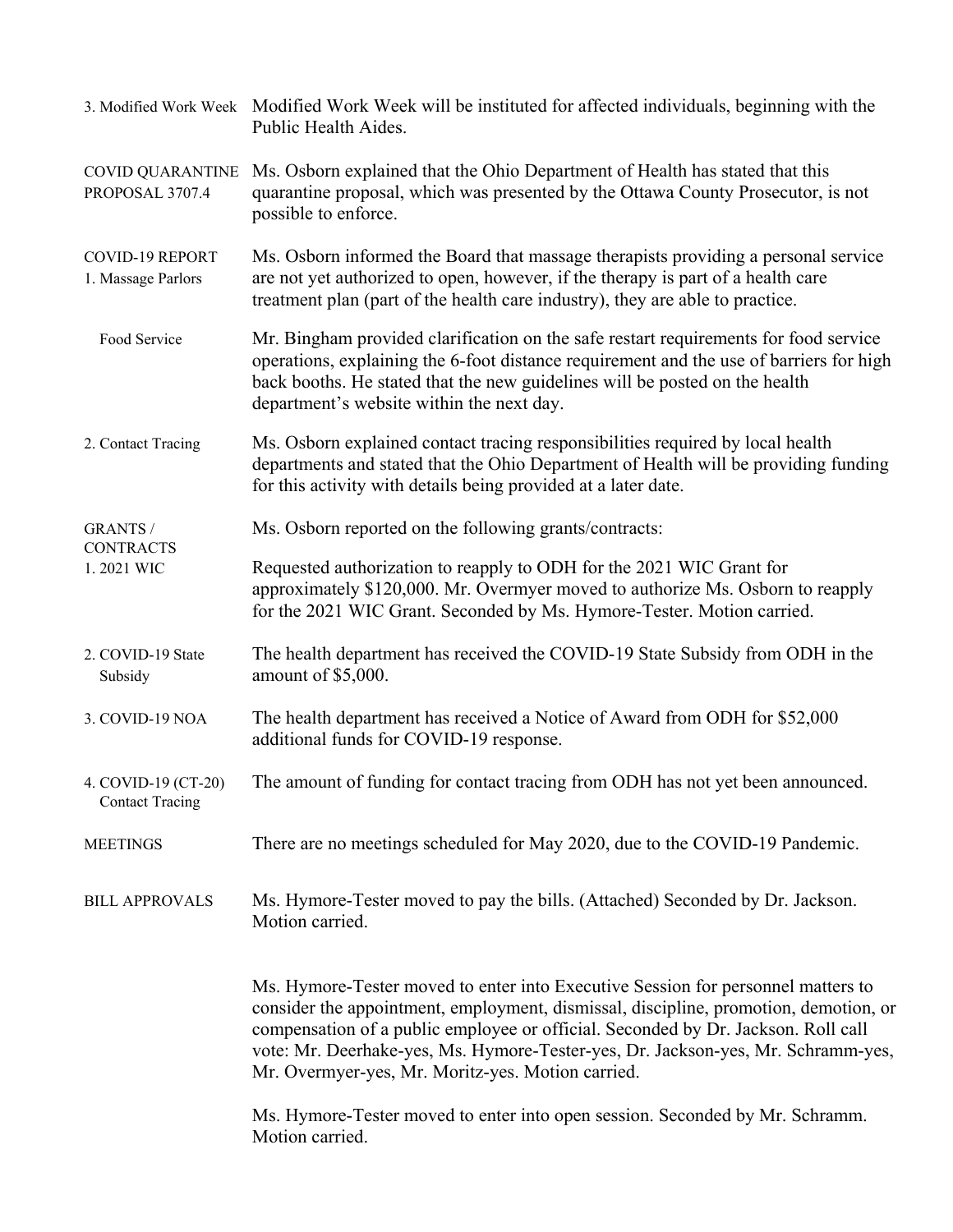Next Meeting Date June 9, 2020 at 5:30 p.m.

Being no further business, the meeting was adjourned.

Respectfully Submitted,

Nancy C. Osborn, RN, MPA Greg Deerhake<br>
Health Commissioner President Health Commissioner Secretary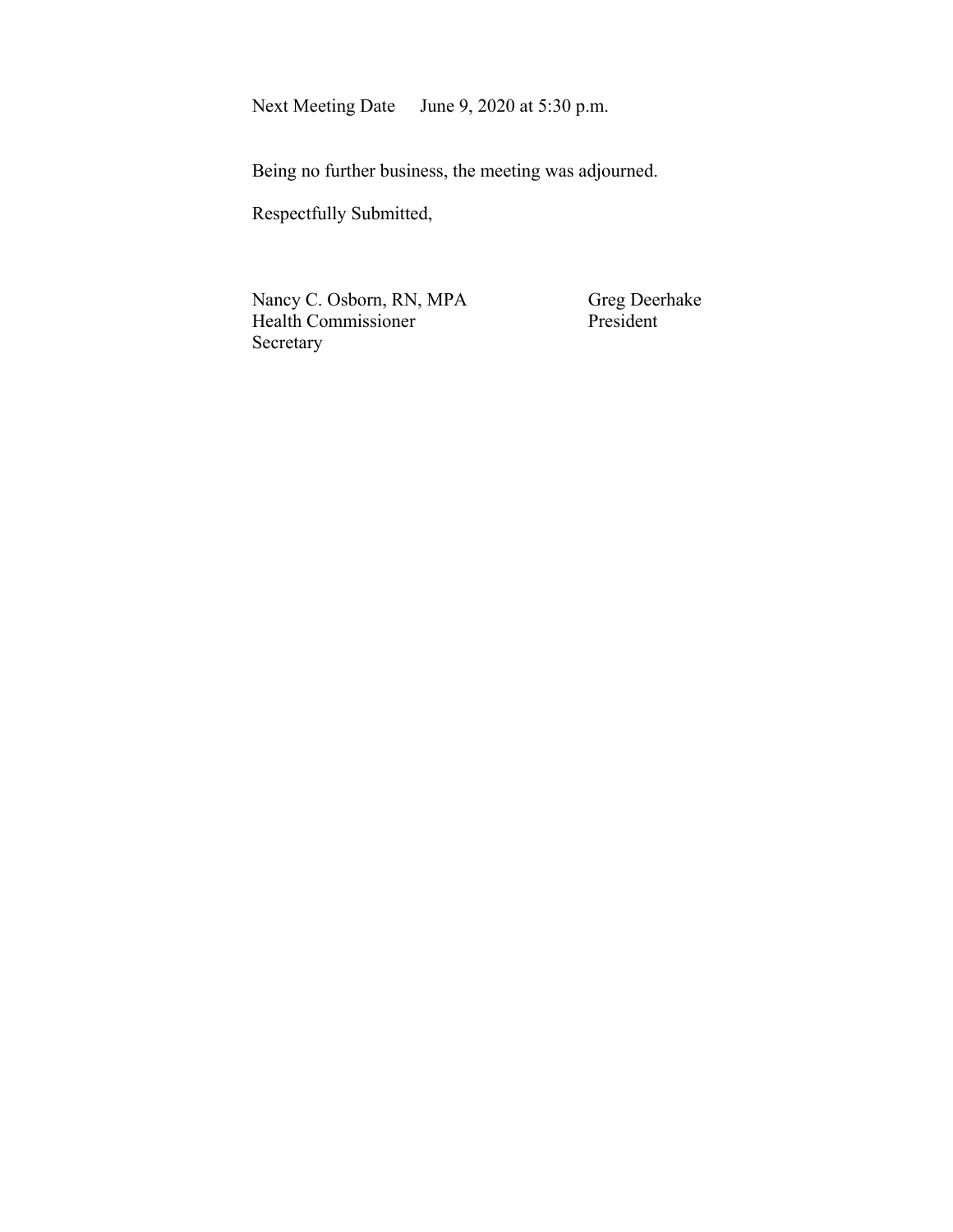

## **OTTAWA COUNTY BOARD OF HEALTH** MEETING May 12, 2020

## **ATTENDANCE**

Print Name **Business** Name  $ell$ Sey  $E$ Adkins  $05h$ MARKE COPPELER

ari Wildlife  $a n S$  $0$ eth  $H\nu$ nt  $-4$  frican Sa n Can Sat  $\epsilon_{ir}$ 

OTTAWA CO. CONWISSIONER

 $\alpha$ 

 $\tilde{\epsilon}$